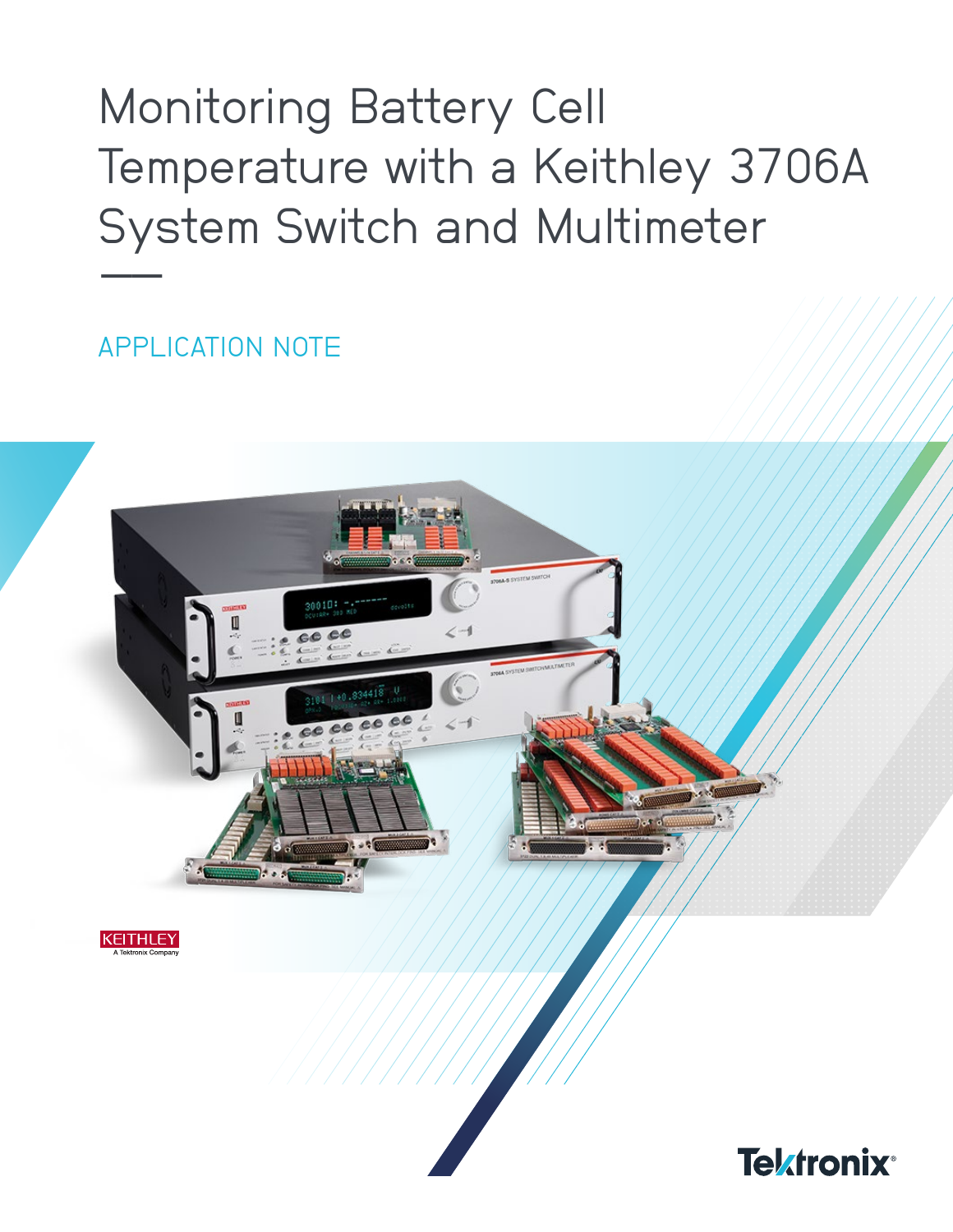#### Introduction

In the next decade, many governments and companies have pledged to transition to fully electric fleets of vehicles. The electric vehicle depends on battery packs, and battery manufacturers must increase volume to meet the demand for new vehicles. All batteries manufactured must meet strict standards for safety, reliability, and efficiency. To ensure these standards are met, a variety of electrical and mechanical tests are performed during manufacturing. One such test is monitoring the temperature on the battery cells. This test has multiple functions, and test solutions that are fast, dense, and automated are highly desirable for manufacturers to keep test time from becoming a bottleneck. Test systems should also remain highly accurate, so that manufacturers can be confident in their test results. The Keithley 3706A System Switch and Multimeter combines the best of both, which makes it a great solution for monitoring battery cell temperature during testing.

## Cell Temperature and Thermal Runaway

During normal operation of a battery cell, heat is generated as part of the chemical reaction within the battery and from small amounts of internal resistance. When this excess heat energy is allowed to dissipate from the battery, it does not affect the performance. However, when multiple batteries are connected into a pack, the heat from one battery can contribute to heating up adjacent batteries. Overheating batteries triggers a chain reaction called thermal runaway. Thermal runaway occurs when the internal temperature of the battery is hot enough to cause the chemical reaction inside to occur faster, acting as a short. The increased rate of reaction in turn generates more heat, creating a cycle that often ends in battery failure.

Thermal runaway can result in dangerous failures, such as fires and explosions, in the battery pack. Therefore, many battery testing standards such as IEC 62660-2 and UL 2580 include stressing tests to test battery behavior under potential thermal runaway conditions. Monitoring the temperature of the battery cells during testing can provide early insights into cell and pack behavior and weaknesses in the quality of the pack.

# Battery Cell Environmental Testing

Another reason to measure the temperature of battery cells during testing is to help characterize the temperature dependent behavior of the battery. Battery cell charging and discharging is not linear with temperature, and manufacturers may wish to test the cells in varying environmental conditions depending on the application. To provide the most accurate understanding of the pack behavior with respect to temperature, the temperature should be measured at the cell level.

## Monitoring Cell Temperature

Battery pack testing can be time consuming due to the time it takes to charge and discharge the batteries. Therefore, a key goal for manufacturers is to reduce the test time necessary to collect the required data. A multi-channel digital multimeter (DMM) is a great solution for this. Battery packs may contain hundreds of cells, and to get an accurate measure of the cell temperature, the transducer should be placed as close to the cell surface as possible. A multi-channel DMM means that you can measure the temperature at more points on the pack with a single box. DMMs are also highly accurate, and most models provide built-in conversions for a wide variety of temperature transducers, eliminating the need to convert measurements after the test.

The accuracy of the measurement directly contributes to the accuracy of the battery behavior model. Temperature measurement accuracy depends on the accuracy of the transducer used. Thermocouples are cheap and simple; however, they have larger tolerances than other transducers, so the measurements will be within 1–2° C of the correct value depending on the type used. They also have higher temperature drift over time, meaning measurement accuracy will decrease over their lifespan. RTDs are highly accurate, with tolerances within as little as 0.01° C but are expensive and slow, making them unideal for manufacturing solutions. Thermistors provide a good middle ground between accuracy and speed. Typical thermistor tolerances are between 0.05° C and 1° C. They are stable over long periods of time; however, they have a more limited temperature range than thermocouples.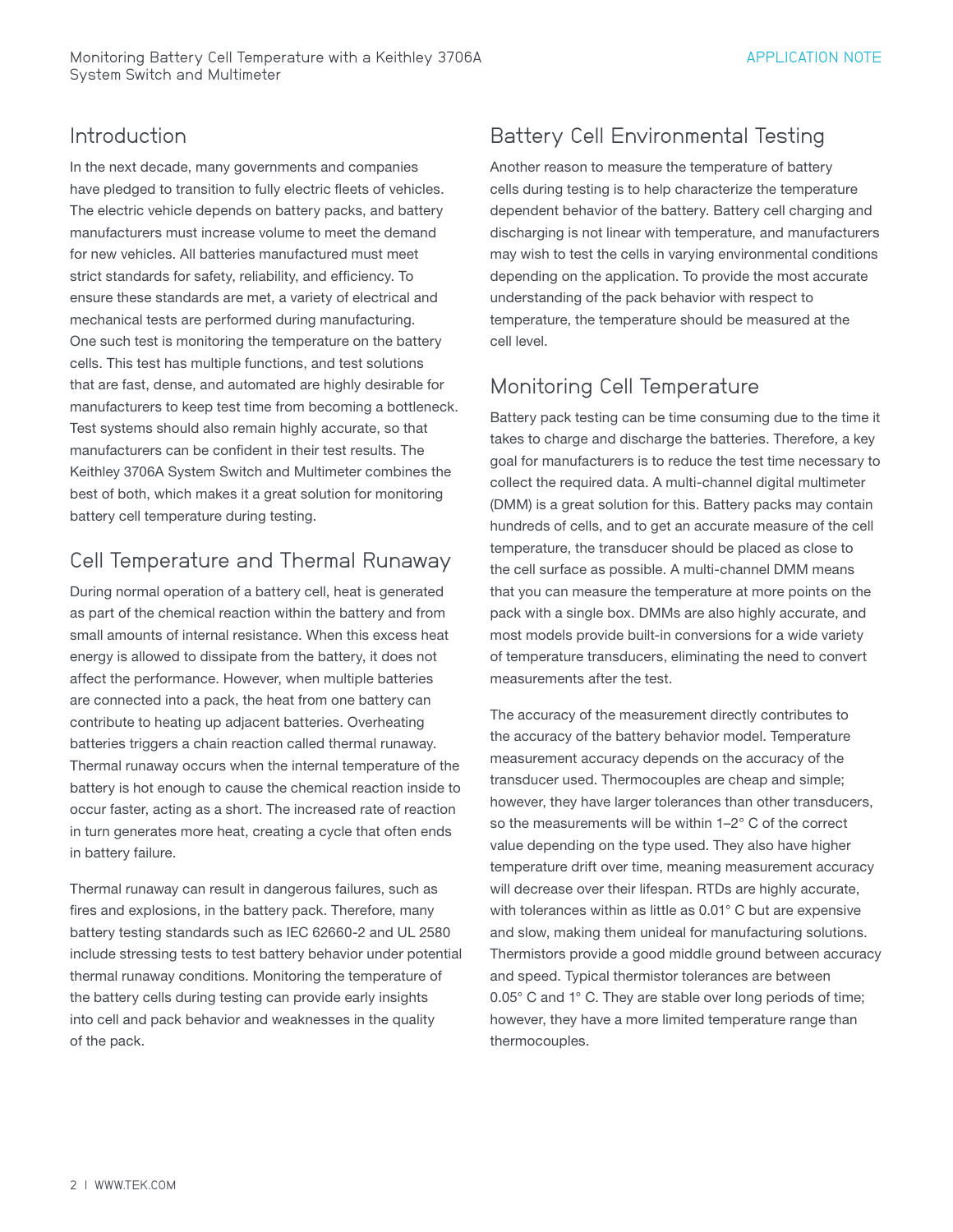## The Keithley Solution

The Keithley 3706A System Switch and Multimeter provides an excellent solution for testing temperature on battery cells. Figure 1 shows the options for measuring temperature using the 3706A.



Figure 1: Keithley solution for multi-point temperature monitoring.

The 3706A has several options for switch cards. The 3722 is the highest density solution with 96 two-wire channels per card, and a total of 576 channels in one mainframe. For applications requiring less channels, the Keithley DAQ6510 Data Acquisition and Logging, Multimeter System and 7708 card provide up to 80 channels. For applications using thermocouples, the 3720 card paired with the 3720-ST screw terminal module provide on-board cold junction compensation (CJC) to increase the accuracy of the thermocouple measurements. For more information on temperature transducers, refer to Keithley's *Low Level Measurements Handbook*.

The 3706A can be controlled remotely using Keithley's Test Script Processor (TSP®) programming language, via USB, Ethernet, or GPIB. This provides a fully-automated solution to save time and effort collecting data.

Figure 2 shows an example of measuring multiple channels using the 3706A.



Figure 2: Measuring multi-point temperature with the 3706A and 3722 High Density Multiplexer Card.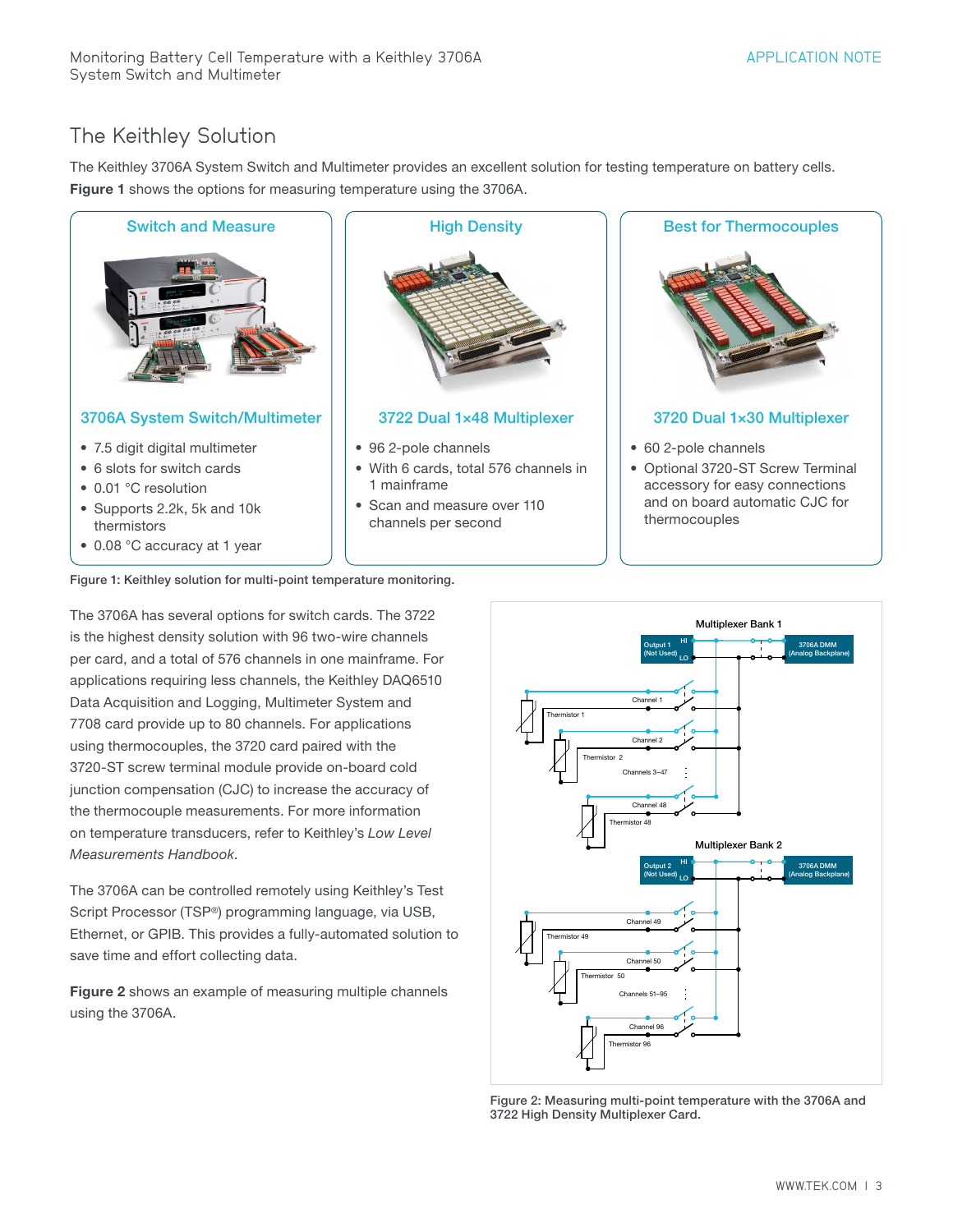#### **Conclusion**

Temperature measurements during battery pack testing provide crucial information about battery performance and quality. Keithley's 3706A System Switch and Multimeter provides up to 576 channels using the 3722 card, and the DAQ6510 Data Acquisition and Logging, Multimeter System provides up to 80 channels with the 7708. These high-density solutions are perfect to collect all the data you need — faster.